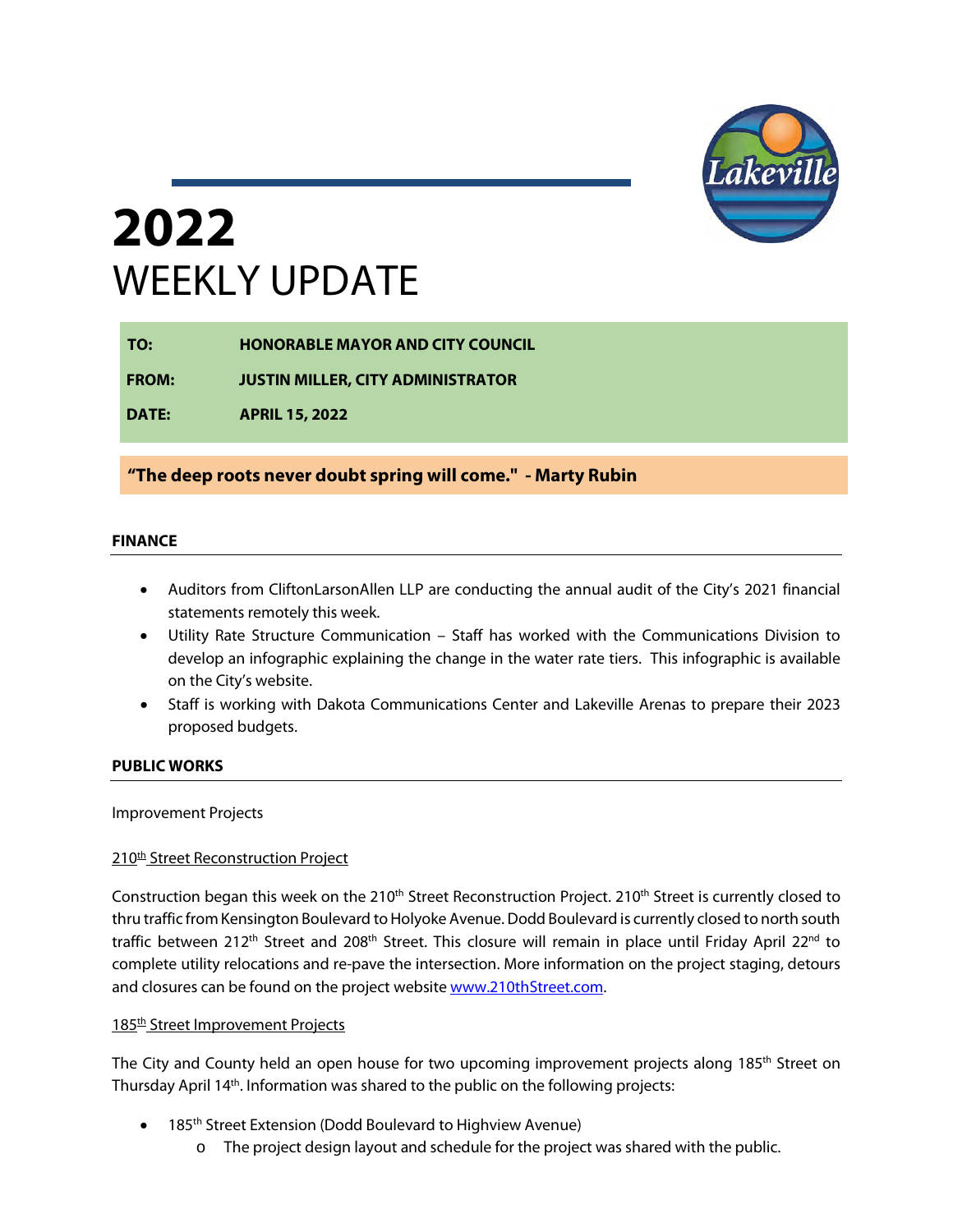- o Construction is programmed for 2023
- o Visit the virtual open house for the project via the project website [www.185thstreetextension.com](http://www.185thstreetextension.com/)
- 185<sup>th</sup> Street Expansion (CR 50 to Ipava Avenue)
	- o The project team presented the background and goals of the project and collected feedback on key issues, challenges and suggested improvements along the corridor
	- o Construction is programmed for 2025
	- o Visit the virtual open house for the project via the project website [www.185thstimprovements.com](http://www.185thstimprovements.com/)

Streets, Fleets, Constructions Services and Utilities

- Street sweeping is 50% complete and will continue daily until completion of the entire City.
- Streets is working on pothole maintenance as weather permits.
- Fleet continues the annual service and DOT inspections for trucks and trailers.
- Utilities staff is preparing for watermain shutdowns next week for the 210<sup>th</sup> St Project. Watermain will be replaced on 210<sup>th</sup> St from Holyoke Ave to Dodd Blvd. Residents that will be affected have been notified.
- Utility staff continue to check manholes near wetlands for groundwater infiltration. Manholes that have infiltration are injected to stop the groundwater infiltration.
- Utilities staff attended the Metro Water Operators Conference this week.

Environmental Resources/Forestry

- The spring erosion control letter was sent out to 95 builders, developers and contractors this week. The letter acts as a reminder to make sure the sites are cleaned up and ready for spring.
- Staff worked with Communications Department to create a video on how to dispose of different types of waste. Link to the latest videos[: https://www.youtube.com/watch?v=PPec73lLhJg](https://www.youtube.com/watch?v=PPec73lLhJg)
- There are now 752 residents signed up for Watershed Cleanup Day. T-shirts and trash bags will be ready for groups to pick up starting next week before the cleanup on April 30. Staff is receiving several confirmations from education groups that will be at the Earth Day Celebration. To sign up your group visit the city's website at[: https://www.lakevillemn.gov/1027/2022-Watershed-Cleanup-](https://www.lakevillemn.gov/1027/2022-Watershed-Cleanup-Event)[Event](https://www.lakevillemn.gov/1027/2022-Watershed-Cleanup-Event)
- Monday April 11<sup>th</sup> marked the last day of the Arbor Day Tree & Shrub Sale. All 403 trees and shrubs were sold. The pickup is scheduled Saturday April 30<sup>th</sup> from 9:30-11am at CMF, in conjunction with the Earth Day festivities.
- Shade Tree Epidemic Pest update: Forestry staff continue with EAB marking and appointments, averaging about 40 per week which will continue until mid-May. Staff have already completed more than 170 site visits since February. There are still more than 250 site visits with residents that need to occur.

#### **PARKS AND RECREATION**

Park Administration and Maintenance

- The Casperson Performance Stage project was released for bidding with a bid opening set at 10:00 a.m. on May 5. The project is scheduled to start in late May.
- A Request for Proposal was sent to sign suppliers to manufacture new Park Identification signs which is a project as part of the Park Bond Referendum. Staff will review proposals received by April 20.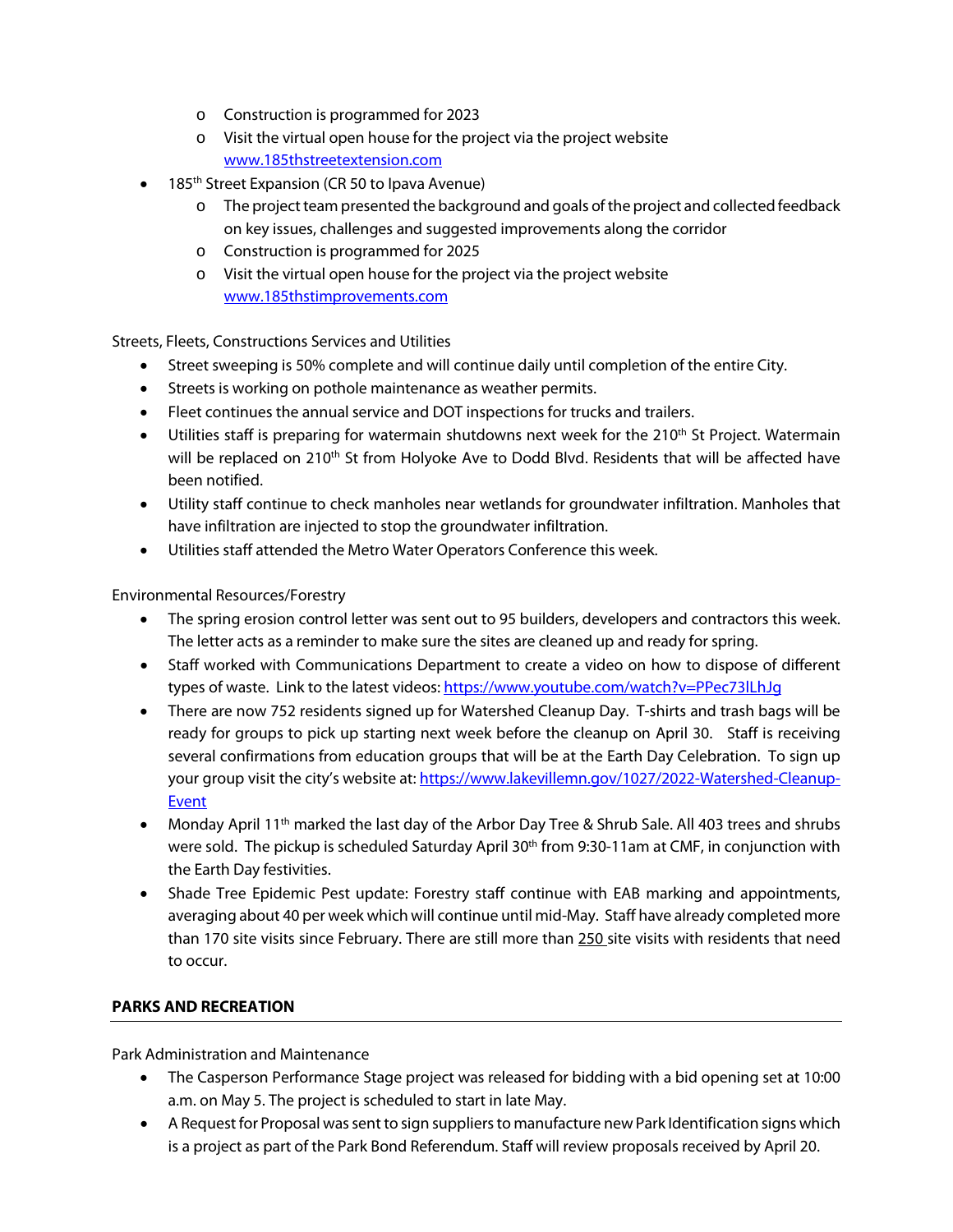- Two proposals were received for food and beverage service at Antlers Park. Staff and the Antlers Park design team are reviewing the proposals and developing cost estimates for construction of a building to house the food and beverage services. Staff will present the two proposals the City Council at their work session on April 25.
- Staff started spring inspections of playgrounds and buildings.
- Weather has delayed the opening of restroom facilities. Staff is monitoring the forecast and will open the restroom facilities when temperatures are not expected to drop below freezing to protect the plumbing in these facilities.
- Staff continue to implement the Cartegraph Asset Management System and are collecting details of assets in the parks system.

Recreation and Heritage Center

- Staff continues to work with athletic associations regarding field use. Opening day will be delayed due to the cold and damp weather.
- Adult softball schedules were written and distributed. In 2022 we will have eight Co-Rec Softball teams and nine Men's softball teams playing at Aronson Park.
- There were 47 at the Lakeville Luncheon this week. Following the luncheon one of our own members entertained the group with a comedy routine.
- Organizational meetings were held for pickleball, bicycling and motorcycling this week.

Arts Center

- This week LAAC published the [audition notice](https://minnesotaplaylist.com/classified/audition-notice-birthday-club) for Expression Community Theater's production of Birthday Club. Auditions are scheduled for May; the production will open in July.
- The 2022/2023 Playbill is starting to come together. Staff has been busy working with local partners to confirm licensing for the series and has been busy booking other regional talent for the concert, dance and event series.
- Set construction is nearing completion for the upcoming production of **Noises Off**, running April 22 – May 1. This hilarious, frantic show is well worth the \$15 ticket!
- The Arts Center hosted the final performance by Twin Cities Ballet this week and their new series called "Dance With Me". We were excited to welcome 94 students from JFK Elementary. This interactive event is scheduled as part of our 2022/2023 series.

### **COMMUNICATIONS**

- Sun Thisweek: features home projects that require a building permit, CenterPoint Energy's replacement pipeline project, the watershed cleanup event and Earth Day Celebration on April 30 and a staff update.
- There are several opportunities and events coming up for spring cleaning: shred event April 23 at the CMF, citywide garage sale on May 14, garden tool swap in Burnsville May 21, fix-it clinic in Lakeville May 21 and the entertainment swap in Lakeville May 24.
- We hired our Communications Intern for the summer. They start on May 23.
- The Metropolitan Mosquito Control District has stated their season and will be in Lakeville with their staff and vehicles (trucks, helicopters and identifiable apparel "Mosquito Control" in neighborhoods and parks).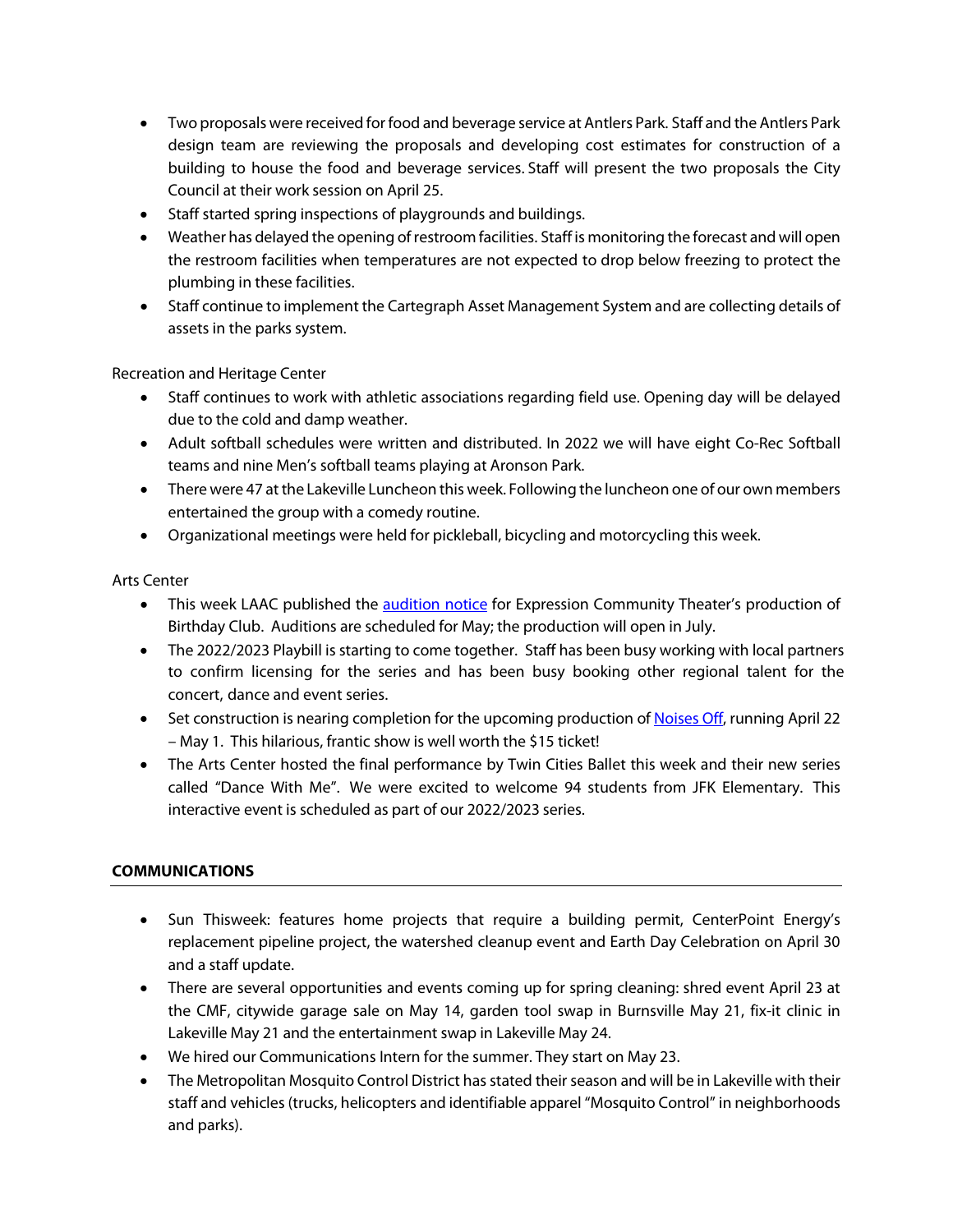- Media productions:
	- o Focus on Lakeville (a new episode every Friday)
	- o Lakeville Planning Commission: [April 7](https://youtu.be/6Gh5Cd2Qc0s)
	- o [Recycle MN in Lakeville](https://youtu.be/PPec73lLhJg)
	- o How do they do that[? Lakeville's Water Treatment Plant](https://youtu.be/GW-y1VT9VLE)
	- o Meet the City Employee[: Ann Orlofsky, Lakeville City Clerk](https://youtu.be/bUYxRaa2PHU)
	- o ["Noises Off"](https://youtu.be/hWuf2jukqPY) at the Lakeville Area Arts Center

### **Reminders:**

Meetings of the Council

| • April 18, 2022         | <b>Regular Meeting</b> | $6:30 \text{ pm}$ |
|--------------------------|------------------------|-------------------|
| $\bullet$ April 25, 2022 | Work Session           | $6:30 \text{ pm}$ |
| • May 2, 2022            | <b>Regular Meeting</b> | $6:30 \text{ pm}$ |

#### **Informational Attachments:**

- Police Department Weekly Report
- Fire Department Weekly Report
- Lakeville Liquors Weekly Report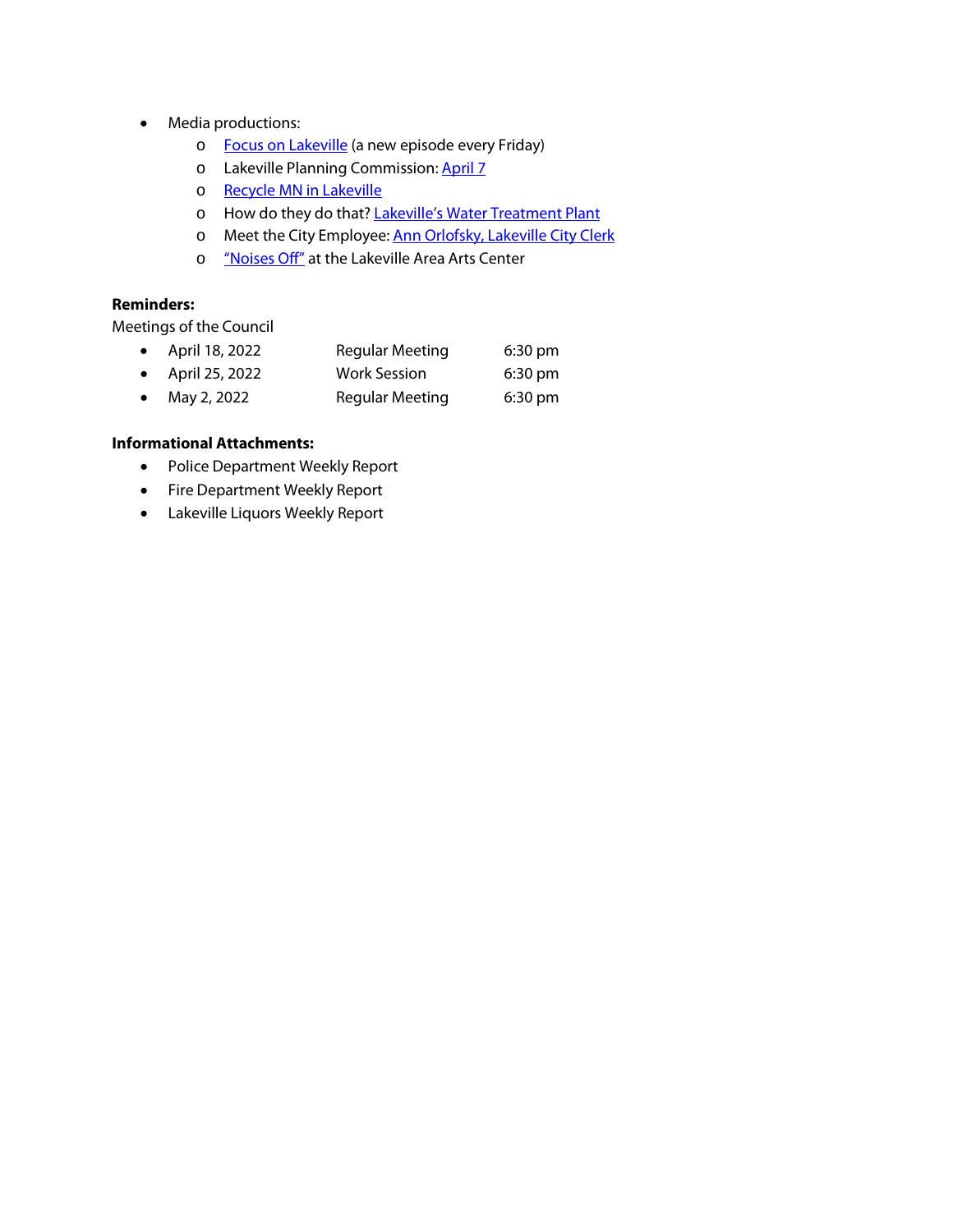

Lakeville Police Department Update Sunday, April 03 – Saturday, April 09, 2022

679 Calls for Services



































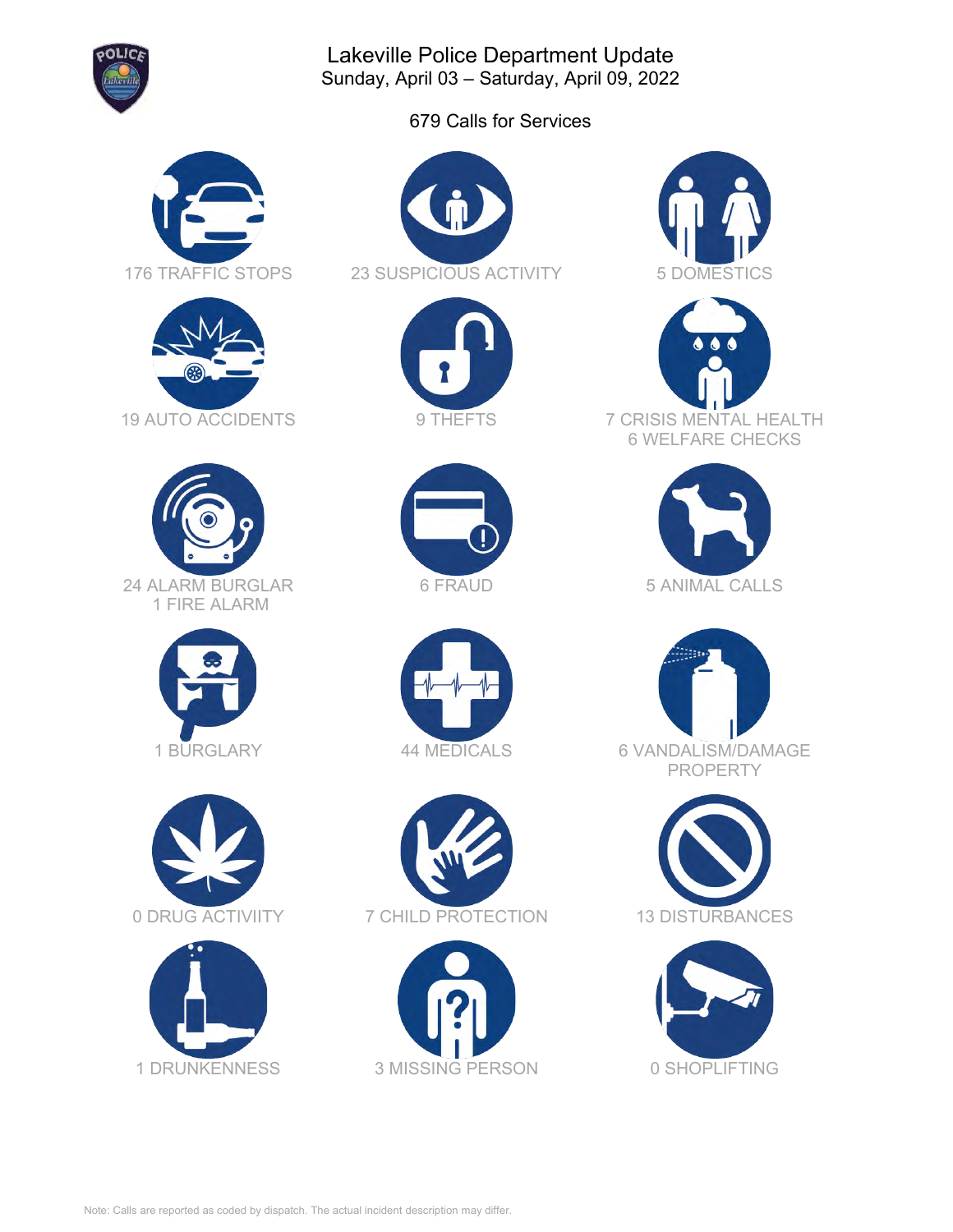

## Lakeville Police Department Update Sunday, April 03 – Saturday, April 09, 2022

## Weekly Review

**Please note, if you have reviewed our Calls for Services, you'll see the Weekly Review doesn't include a comprehensive list of calls to which LPD responded. Incidents included here are based on severity, impact on public safety or other factors.**

- Officers responded to Fleet Farm on a Theft in Progress. A 41-year-old male suspect had taken up residency inside the bathrooms. Officers found him cutting items out of packages and concealing the packaging in the toilet. He was detained, and a plethora of stolen items were recovered along with drug paraphernalia. He was jailed on an outstanding warrant and host of new charges.
- Vandalism/Property Damage was reported at 18XXX Kenwood Trail. A victim had two vehicle tires slashed.
- Officers were dispatched to 17XXX Kenwood Trail to check the welfare of a subject who appeared intoxicated. When in route, DCC advised the subject had gotten into his vehicle. A few minutes later, Officer were dispatched to a separate call of a vehicle that crashed into a tree near 188<sup>th</sup> and Joplin Avenue. It turned out both calls were for the same subject. Officers found the 36-year-old male showing signs of intoxication. He was taken to the hospital with injuries and charges are pending.
- Vandalism/Property Damage was reported to a home at 19XXX Inndale Drive.
- Theft was reported at 16XXX Kingswood Drive after a package was stolen off the front porch.
- Fraud Activity was reported after a victim was scammed of \$7k from an online gaming account.
- Theft was reported at 20XXX Hoya Court after a chainsaw was stolen off the front porch.
- Burglary was reported at 19XXX Harrisburg Way. An unknown suspect(s) entered a home under construction and stole multiple construction tools/items.
- Patrol responded to a Fraud Activity Report from a victim who was scammed over the phone. The victim's email had previously been hacked. An unknown company reached out indicating they could help wipe the "malware". After purchasing several thousand dollars of gift cards for payment, she realized she had been scammed.
- Theft was reported from a business at 10XXX 165<sup>th</sup> Street West.
- Patrol responded to a Domestic/Disputes in Progress call. A KOPS alert was issued for a 37 year-old male for 5<sup>th</sup> Degree Domestic Assault.
- Vandalism/Property Damage was reported to playground equipment at Steve Michaud Park.
- Vandalism/Property Damage was reported at 20XXX Helena Lane. An unknown suspect(s) disconnected wires and removed housings from utility boxes on the premises.
- Two catalytic converter thefts were reported at 19XXX Kenrick Avenue.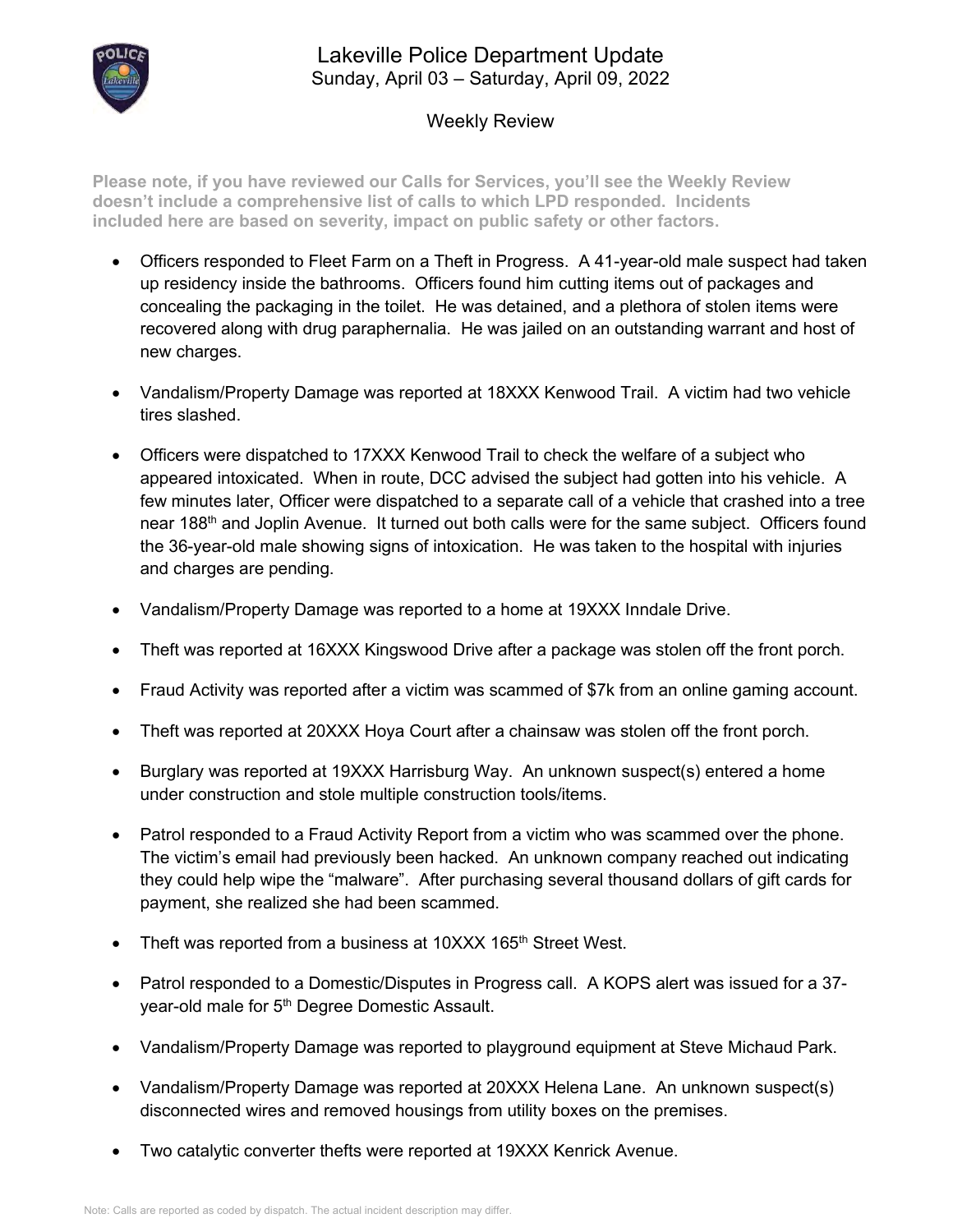



FIRES 0



**HAZARDOUS** CONDITIONS 2



0



Lakeville Fire Department Update Monday, April 4 – Sunday, April 10 48 Calls for Service

VEHICLE ACCIDENT 1



FIRE ALARMS 3



**INSPECTIONS** 25



MEDICAL 32



GOOD INTENT 10



SERVICE CALLS 0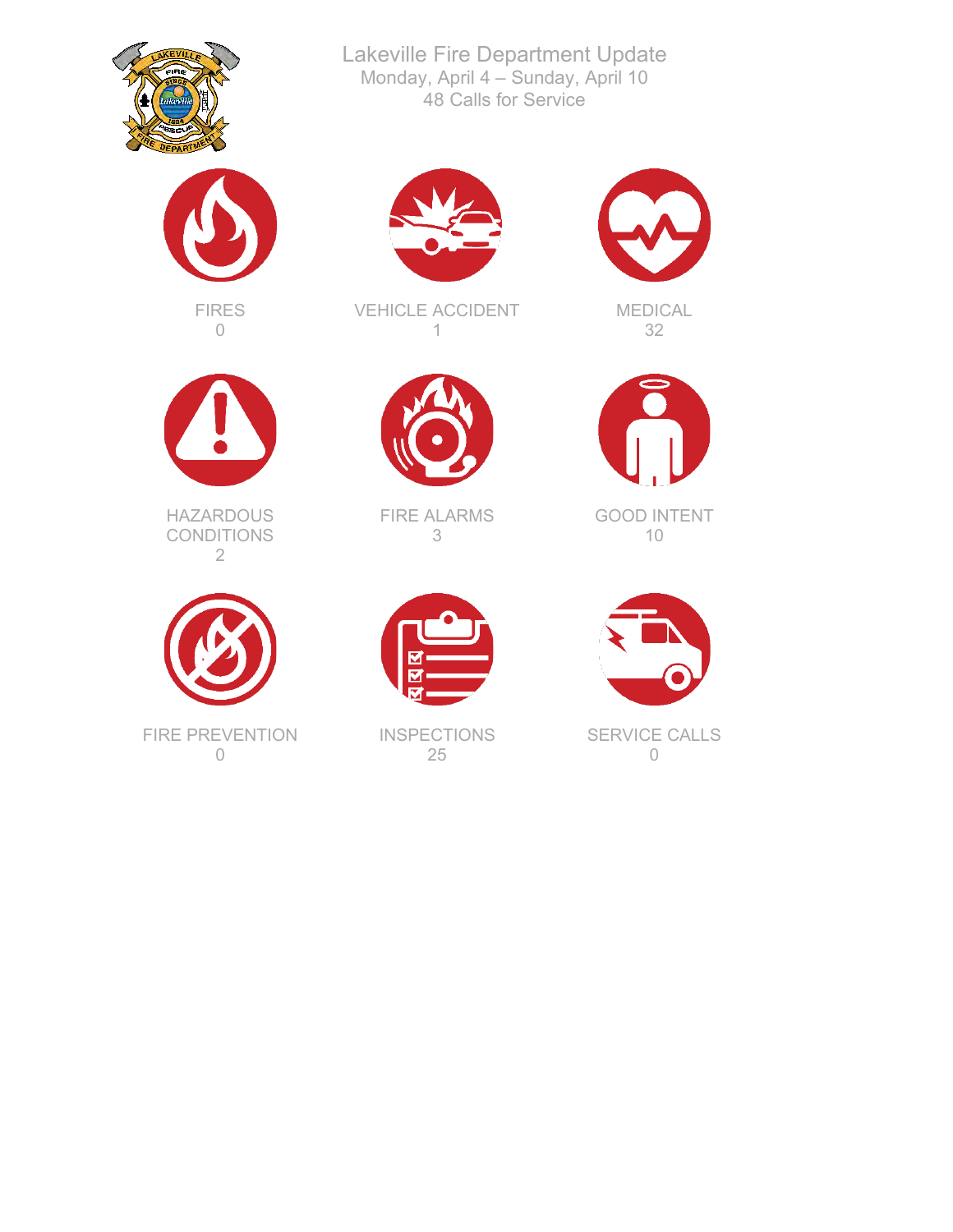

## **April 3 – April 9, 2022 Weekly Summary**

| <b>April 1-11 Sales Summary</b>         | 2021%     |      |           |            |
|-----------------------------------------|-----------|------|-----------|------------|
| <b>Heritage</b>                         | \$159,240 | 2021 | \$207,513 | Down 23.3% |
| <b>Galaxie</b>                          | \$172,213 | 2021 | \$205,805 | Down 16.3% |
| <b>Kenrick</b>                          | \$128,787 | 2021 | \$163,467 | Down 21.2% |
| <b>Keokuk</b>                           | \$123,218 | 2021 |           |            |
| <b>Combined</b>                         | \$583,459 | 2021 | \$576,787 | Up 1.1%    |
|                                         |           |      |           |            |
| <b>Heritage</b>                         | 5,631     | 2021 | 6,716     | Down 16.1% |
| Galaxie                                 | 6,161     | 2021 | 7,041     | Down 12.5% |
| <b>Kenrick</b>                          | 4,735     | 2021 | 5,535     | Down 14.4% |
| <b>Keokuk</b>                           | 3,861     | 2021 |           |            |
| Combined                                | 20,388    | 2021 | 19,292    | Up 5.7%    |
| <b>April 1-11 Sales Per Transaction</b> | 2021%     |      |           |            |
| <b>Heritage</b>                         | \$28.28   | 2021 | \$30.90   | Down 8.5%  |
| Galaxie                                 | \$27.95   | 2021 | \$29.23   | Down 4.4%  |
| <b>Kenrick</b>                          | \$27.22   | 2021 | \$29.53   | Down 7.8%  |
| <b>Keokuk</b>                           | \$31.91   | 2021 |           |            |
| <b>Combined</b>                         | \$28.62   | 2021 | \$29.90   | Down 4.3%  |

We already caught last year's sales numbers and we haven't even hit Easter yet! Great job to all! Our sales per transaction should increase with the upcoming busy holiday weekend. Practice using GUEST! Make every customer feel welcome! Thank you to everyone for their hard work, I appreciate all of you!

## **Upcoming Events:**

Wednesday, April 20 – Gray Whale Gin – Meet the Founder : Marsh Mokhtari

Marsh is a food and adventure show host on Food Network, National Geographic and the Travel Channel.

- $\bullet$  6:30 8:30 p.m.
- Emporium Room
- All employees are welcome to attend this is a great learning opportunity!

## **"Sometimes the questions are complicated, and the answers are simple." - Dr. Seuss**